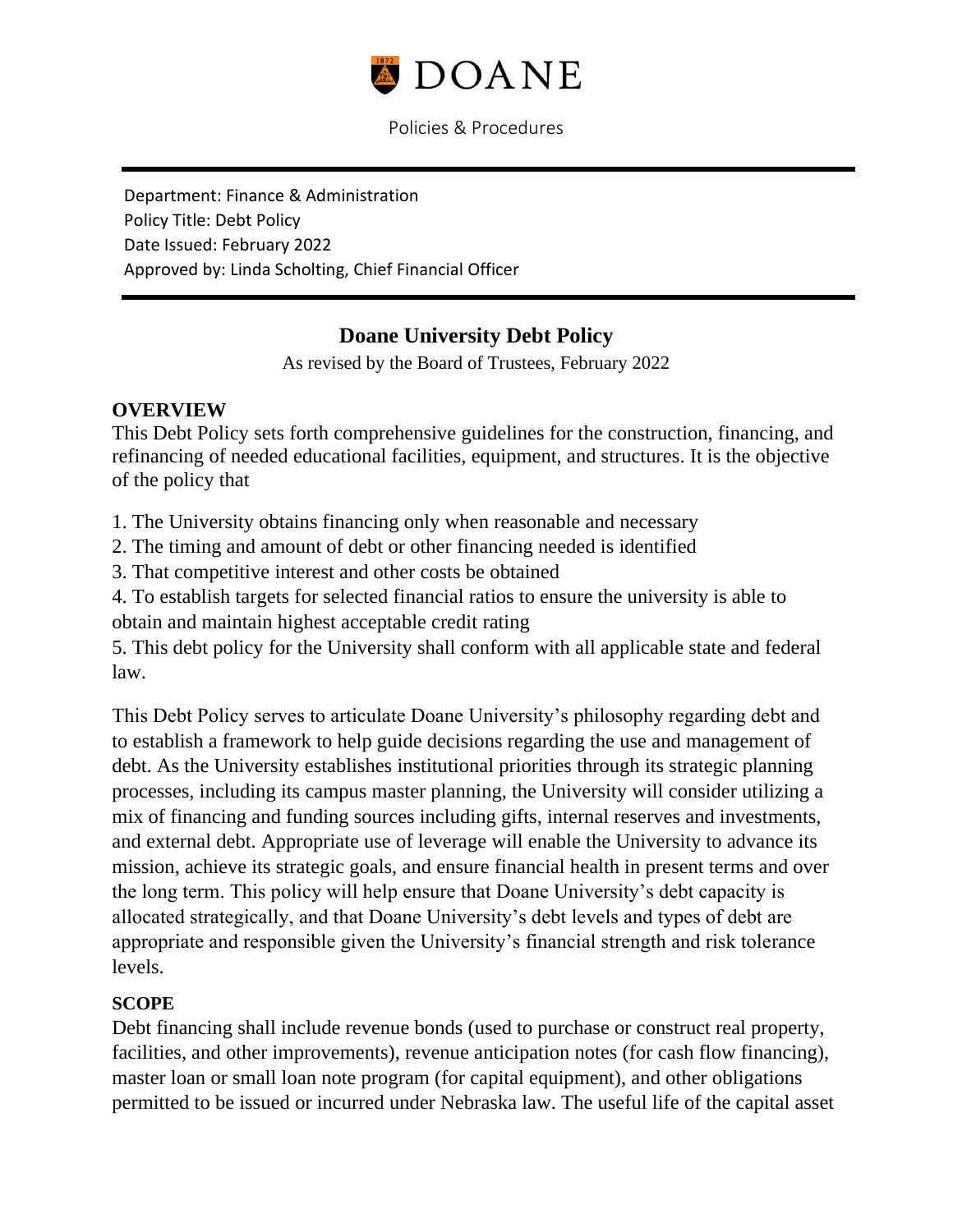

shall exceed the payout schedule of any debt the University assumes in order to acquire the asset or project.

## **RESPONSIBILITY**

#### *Board of Trustees*

The Board of Trustees is responsible for establishing and approving modifications to this Debt Policy as recommended by the Business Committee.

The Board of Trustees has ultimate decision making authority and responsibility for the assumption of debt, both direct and indirect. It is responsible for authorizing the issuance of debt, for modifying the nature of or accelerating the repayment of existing debt, and for approving any debt-related derivative contracts.

#### *Business Committee of the Board of Trustees*

The Business Committees is responsible for recommending to the Board of Trustees the issuance of new debt, the modification or repayment acceleration of existing debt, and the approval of any debt-related derivative contracts. The committee will consider and act upon recommendations from the President and Vice President for Finance and Administration.

The committee is responsible for reviewing this Debt Policy Statement at least annually and recommending modifications as needed to the Board of Trustees.

## *President*

The President will be supported by the Vice President for Finance and Administration in the development of recommendations to the Board regarding the use of debt.

#### *Vice President for Finance and Administration and Staff*

The Vice President for Finance and Administration, in consultation with the President, is responsible for ongoing debt management. He/She will seek appropriate counsel from experts as needed. The Vice President for Finance and Administration will develop and manage relationships with investments bankers, financial advisors, Nebraska Educational Finance Authority (NEFA), financial institutions, and others in support of the objectives stated in this policy. He/She is responsible for ensuring timely payment of debt service payments, monitoring debt covenant compliance, debt related financial reporting, and regulatory compliance.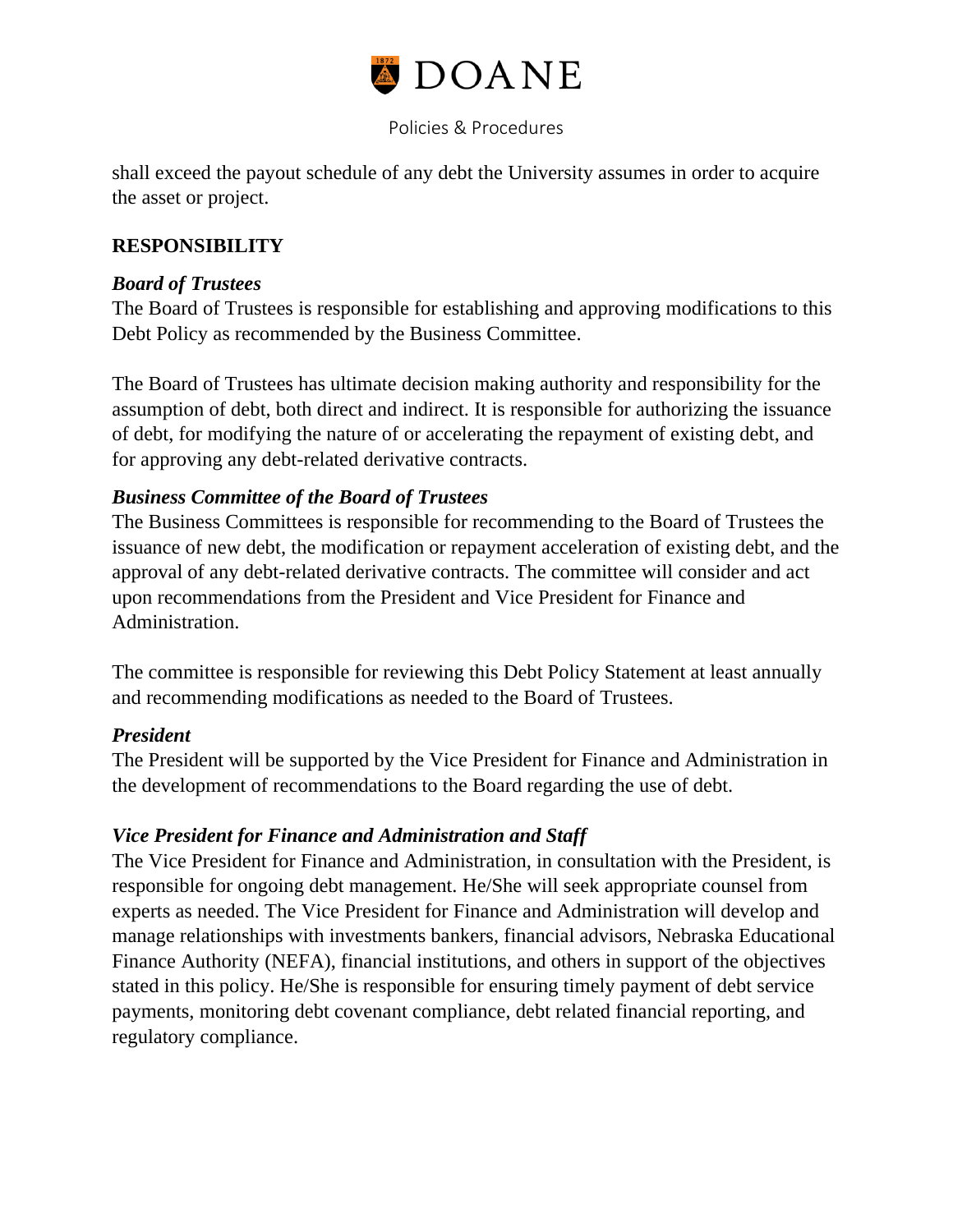

The Vice President for Finance and Administration is responsible for reviewing and approving equipment leases and other financing arrangements in support of normal operations funded by approved budgets.

The Vice President for Finance and Administration may delegate the above responsibilities to senior staff reporting directly to her/him and will work closely with those senior staff on such matters.

## **GENERAL FRAMEWORK FOR DEBT UTILIZATION AND MANAGEMENT**

Consideration is given to purpose, affordability, risk management, and financial structure management in developing a framework for debt utilization and management:

- 1. Purpose includes ensuring that the debt-funded project will help the University further its mission or reach its goals.
- 2. Affordability includes an analysis of the cost of capital, cash flow forecasts, and rationale to instill budget discipline and ensure intergenerational equity between the beneficiaries and payers of debt.
- 3. Risk management includes an appropriate weighting of fixed and variable rate debt, a plan to manage liquidity risks and exposures, and rationale for matching assets to liabilities along the duration spectrum.
- 4. A Credit Rating via rating agencies may be obtained and managed to meet the University's strategic objectives while maintaining the highest acceptable credit rating worthiness and most favorable relative cost of capital and borrowing terms.
- 5. Financial structure management includes maintaining strong financial ratios in comparison to peers, a rational for the appropriate level of debt versus equity, and proactive monitoring of capital markets to manage debt. In no case shall the Debt to Expense ratio be greater than 5%. See examples in Appendix A.

## **PRINCIPLES OF DEBT UTILIZATION AND MANAGEMENT**

1. Only projects that further the mission and strategic goals of the University, either directly or indirectly, will be considered for debt financing.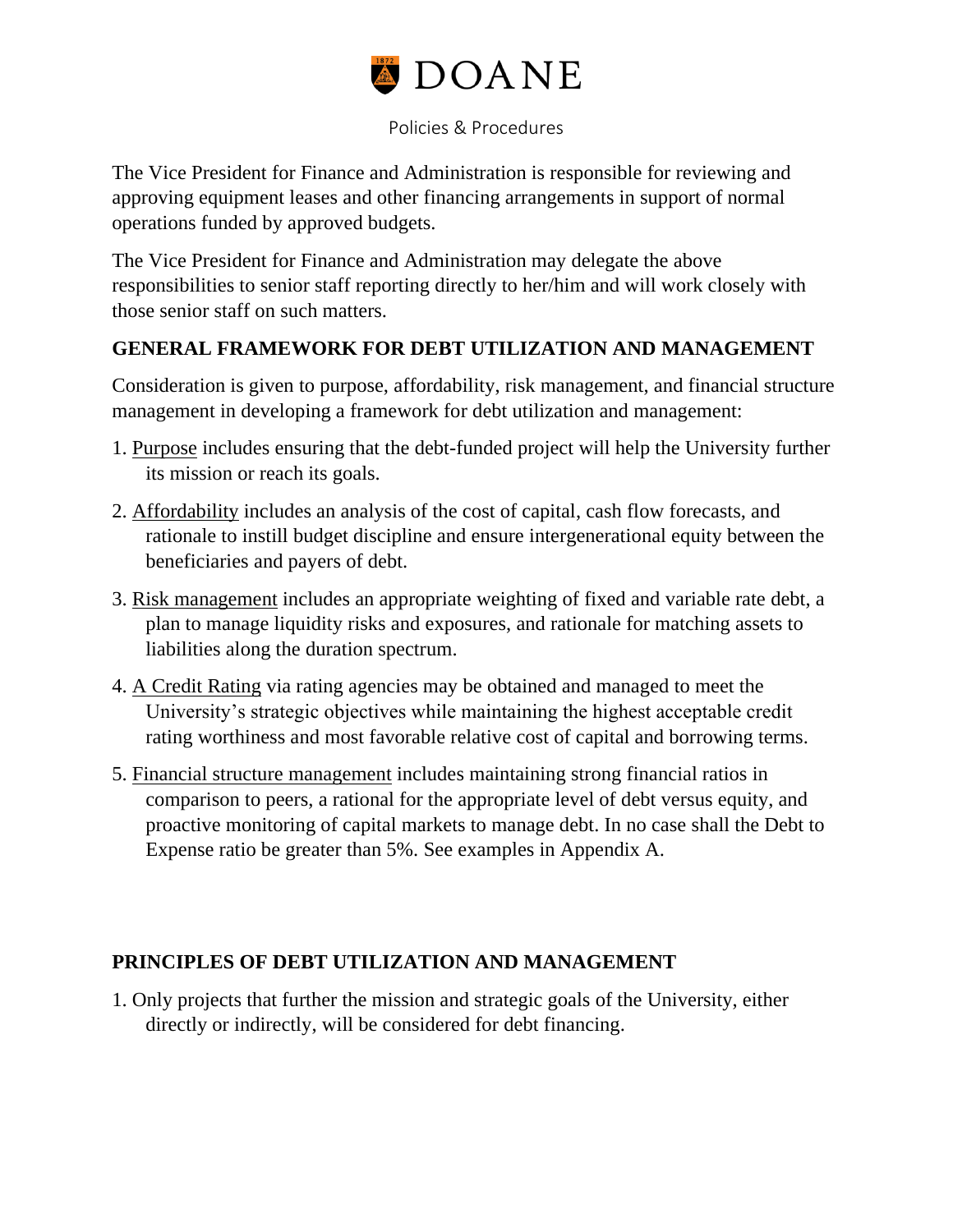

- 2. To the extent possible, gifts, grants, and internal reserves will be used to fund capital projects. Debt represents a valuable and scarce resource and will be used conservatively and strategically.
- 3. Bond financing will be coordinated to the extent possible so that multiple projects can be accommodated in a single borrowing to reduce overall issuance costs per dollar of debt issued. Bridge financing from external or internal sources may be used for lowcost interim financing to facilitate best timing considering project schedules, fundraising schedules, bond financing schedules, and other variables.
- 4. The University will limit its overall debt to a level that, when viewed in the context of its current and future strategic objectives, is intended to optimize financial strength over the long term. In considering debt capacity and affordability, the University will compare its financial ratios, including those described in Appendix A, to other institutions and to its peer group. The University will also prepare long-term cash flow projections to demonstrate affordability within its budget or dedicated reserves. Decisions will be made based on the specific and unique needs of the University consistent with this debt policy.
- 5. The use of debt must be supported by an achievable financial plan that includes servicing the debt and meeting any new or increased operating costs associated with the project, including long-term maintenance costs. A project that generates a new revenue stream or can create budgetary savings will receive priority consideration.
- 6. The University will employ maturity structures that correspond with the expected useful life of the projects to be financed. Should debt be issued with a bullet or balloon principal payment at the final maturity, optional principal payments will typically be made over the term of the debt to result in generally level annual debt (principal and interest) payments. Call features will be structured to provide the highest degree of flexibility relative to cost and consistent with market requirements.
- 7. Annual debt interest and principal amortization payments will be provided for in the annual operating budget.
- 8. The University will invest bond proceeds appropriately to achieve the highest return available under arbitrage limitations consistent with preservation of principal. The University will comply with arbitrage requirements on any invested bond funds.

# **Appendix A: DEBT CAPACITY REVIEW**

The following ratios will be used as a guide when determining debt capacity